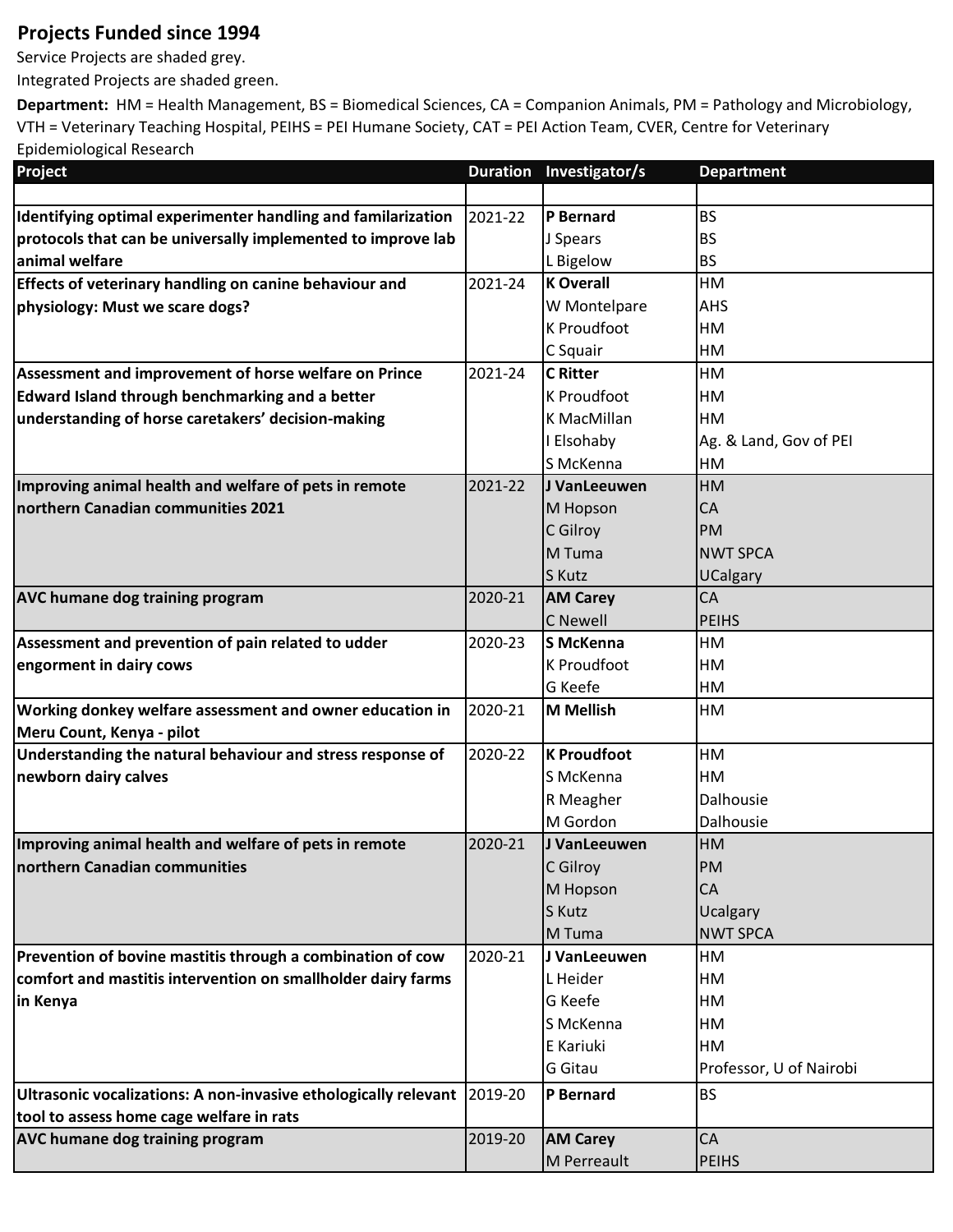| Project                                                              | <b>Duration</b> | Investigator/s      | <b>Department</b>             |
|----------------------------------------------------------------------|-----------------|---------------------|-------------------------------|
| Financial aid for spay or neuter of companion animals of             | 2019-21         | P Foley             | <b>CA</b>                     |
| owners on fixed incomes                                              |                 |                     |                               |
| <b>Neutering feral cats on PEI</b>                                   | 2019-21         | P Foley             | CA                            |
| <b>AVC Wildlife Service</b>                                          | 2019-21         | <b>L</b> Cusack     | CA                            |
|                                                                      |                 | O Raab              | CA                            |
| Anthelmintic resistant cyathostomes: A threat to equine              | 2019-20         | <b>WB Stoughton</b> | HM                            |
| welfare on Prince Edward Island                                      |                 | M Neilsen           | Vet Sciences, U of Kentucky   |
| Development of an equine nasogastric intubation simulator as 2019-20 |                 | <b>WB Stoughton</b> | HM                            |
| an aid or alternative to the use of animals in teaching              |                 | N Bressan           | Faculty of SDE, UPEI          |
| Youth training to improve cow and animal welfare in Kenya            | 2019-20         | J VanLeeuwen        | HM                            |
| and Canada - Part 4                                                  |                 | S Richards          | HM                            |
| Medical and surgical care of homeless animals                        | 2018-20         | H Gunn McQuillan    | <b>HM</b>                     |
|                                                                      |                 | P Foley             | <b>CA</b>                     |
|                                                                      |                 | R MacDonald         | <b>PEIHS</b>                  |
|                                                                      |                 | M MacLean           | <b>VTH</b>                    |
|                                                                      |                 | R MacLean           | <b>VTH</b>                    |
|                                                                      |                 | P Moak              | CA                            |
| Frequency, distribution, determinanants and improvements of 2018-21  |                 | L Heider            | HM                            |
| calf affective welfare status on smallholder dairy farms in          |                 | J VanLeeuwen        | HM                            |
| Kenya (observational and clinical trials)                            |                 | S McKenna           | HM                            |
|                                                                      |                 | G Gitau             | U of Nairobi                  |
|                                                                      |                 | P Kimeli            | HM; PhD student               |
| Recognition of stress levels in hospitalized equine patients         | 2018-20         | L McDuffee          | HM                            |
| during various veterinary procedures: Adaptation of a stabled        |                 | W Montelpare        | <b>Applied Human Sciences</b> |
| horse stress scale to a cohort of hospitalized horses                |                 | <b>K</b> Overall    | CA                            |
| Assessment of the welfare of Sable Island horses through             | 2018-20         | M Mellish           | HM                            |
| morphometric and radiographic hoof evaluation                        |                 | P-Y Daoust          | PM                            |
|                                                                      |                 | R Vanderstichel     | HM                            |
| Investigation of the prevalence and clinical significance of         | 2018-21         | O Raab              | CA                            |
| Eucoleus boehmi in domestic dogs on Prince Edward Island,            |                 | P Foley             | CA                            |
| Canada                                                               |                 | <b>E</b> Milley     | CA; MSc student               |
| Youth training to improve cow and animal welfare in Kenya            | 2018-19         | J VanLeeuwen        | <b>HM</b>                     |
| and Canada - Part 3                                                  |                 | S Richards          | HM                            |
| Appropriate prognosis and treatment of horses with                   | 2017-19         | <b>C</b> Gilroy     | PM                            |
| respiratory disease - assessing microscopic area and sample          |                 | S Burton            | PM                            |
| volume of bronchoalveolar lavage fluid                               |                 | K Foote             | PM; MVSc student              |
|                                                                      |                 | R Vanderstichel     | HM                            |
|                                                                      |                 | E John              | PM                            |
| Initial evaluation of an injectable anesthetic for the castration    | 2017-18         | <b>S</b> Hamilton   | CA                            |
| of male piglets uner field conditions                                |                 | D Hurnik            | PM                            |
| Development of an evidence-based, high-sensitivity canine            | 2017-20         | <b>S</b> Hartwig    | <b>BS</b>                     |
| Lyme borreliosis diagonstic protocol to improve the welfare of       |                 |                     |                               |
| dogs in Atlantic Canada                                              |                 |                     |                               |
| Risck factors for musculoskeletal injuries in a population of        | 2017-19         | K MacMillan         | HM                            |
| <b>Standardbred racehorses on PEI</b>                                |                 | M Cockram           | HM                            |
|                                                                      |                 | J Sanchez           | HM                            |
| Care of the dairy calf: Investigation into the welfare and           | 2016-18         | L Heider            | HM                            |
| health of calves in the Maritime provinces of Canada                 |                 | M Cameron           | HМ                            |
|                                                                      |                 | J Sanchez           | HM                            |
|                                                                      |                 | J McClure           | HM                            |
|                                                                      |                 |                     |                               |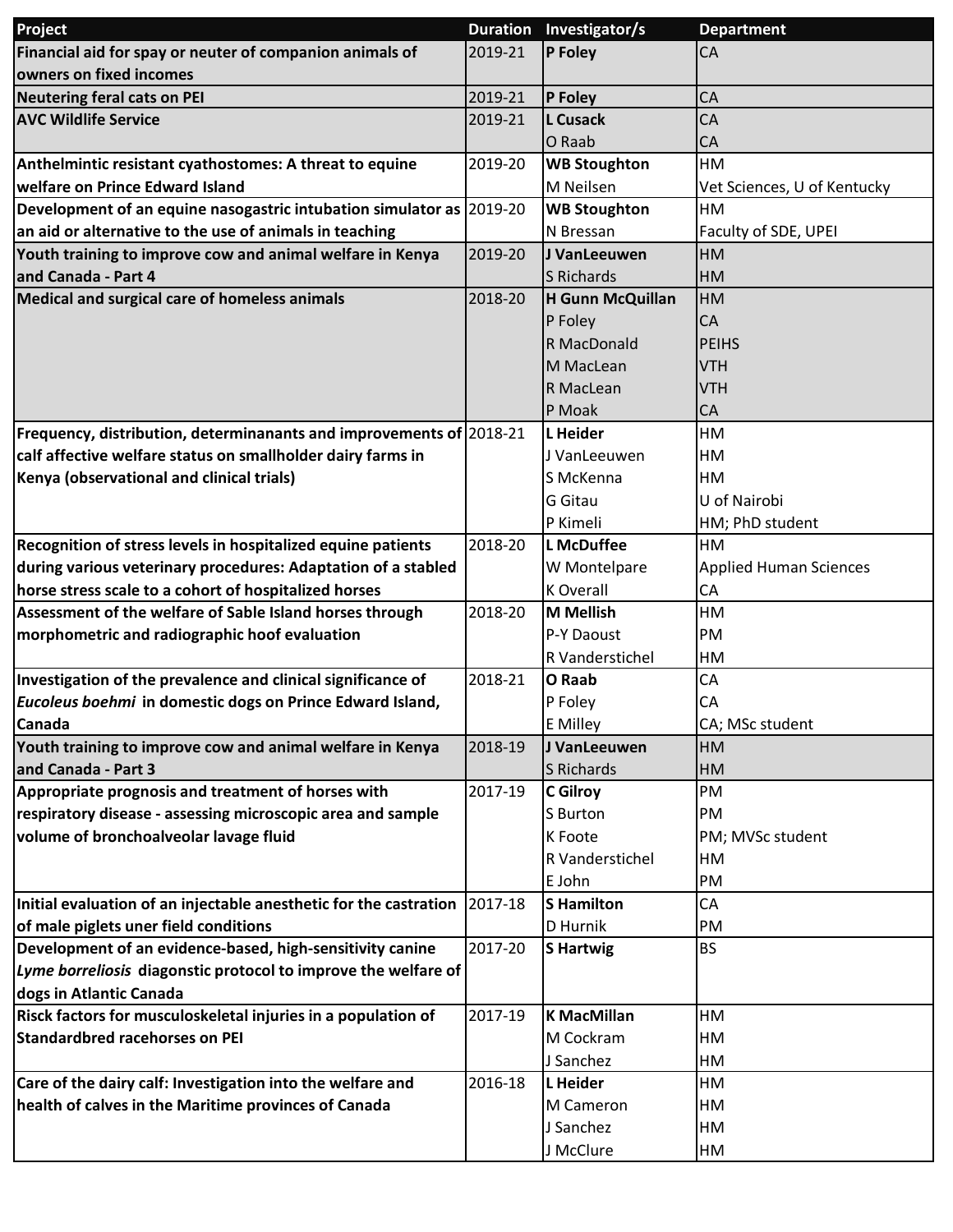| Project                                                           | <b>Duration</b> | Investigator/s         | <b>Department</b>                    |
|-------------------------------------------------------------------|-----------------|------------------------|--------------------------------------|
| Research and training to improve stall design and managemnt       | 2016-18         | J VanLeeuwen           | HM                                   |
| for better cow welfare and productivity on smallholder dairy      |                 | S McKenna              | HМ                                   |
| farms in Kenya - phase 2                                          |                 | S Richards             | HM; PhD student                      |
|                                                                   |                 | G Gitau                | Professor, U of Nairobi              |
| <b>Clinical care of wildlife at AVC</b>                           | 2016-18         | J Spears               | <b>BS</b>                            |
|                                                                   |                 | H Gelens               | CA                                   |
|                                                                   |                 | P-Y Daoust             | PM                                   |
| Financial aid for spay or neuter of companion animals of          | 2016-18         | P Foley                | <b>CA</b>                            |
| owners on fixed incomes                                           |                 |                        |                                      |
| Achieving meaningful improvements in dairy cow welfare by         | 2015-18         | <b>G</b> Keefe         | HM                                   |
| reducing lameness: Evaluating the effectiveness of herd           |                 | M Cameron              | HM                                   |
| performance benchmarking & integrated, web-based risk             |                 | M Cockram              | HM                                   |
| management                                                        |                 | S McKenna              | HM                                   |
|                                                                   |                 | J Sanchez              | HM                                   |
| <b>AVC humane dog training program</b>                            | 2017-19         | <b>AM Carey</b>        | CA                                   |
|                                                                   |                 | <b>B</b> MacLean       | <b>PEIHS</b>                         |
| Research and training to improve stall design and managemnt       | 2014-16         | J VanLeeuwen           | HM                                   |
| for better cow welfare and productivity on smallholder dairy      |                 | S McKenna              | HM                                   |
| farms in Kenya                                                    |                 | G Gitau                | Professor, U of Nairobi              |
|                                                                   |                 | J Aleri                | Instructor, U of Nairobi             |
| Introduction of positive reinforcement theory and techniques      | 2014-17         | <b>L</b> McDuffee      | HM                                   |
| to promote humane handling of equine patients in the              |                 |                        |                                      |
| Atlantic Veterinary College's Large Animal Clinic                 |                 |                        |                                      |
| Health management services for Handibear Hills Equine             | 2017-19         | <b>T</b> Muirhead      | HM                                   |
| <b>Sanctuary Inc.</b>                                             |                 | G Conboy               | PM                                   |
|                                                                   |                 | <b>K MacMillan</b>     | HM                                   |
| Health management services for the PEI Equine Retirement          | 2014-17         | <b>W</b> Duckett       | HM                                   |
| <b>Society Inc.</b>                                               |                 | <b>G</b> Conboy        | <b>PM</b>                            |
| Comparing culture methodology for methicillin-resistant           | 2013-16         | J McClure              | HM                                   |
| Staph pseudintemedium (MRSP) from unhealthy dogs                  |                 | A Muckle               | PM                                   |
|                                                                   |                 | M Saab                 | HM; MSc student                      |
| Pilot project on effect of buffers used with fish anesthetics     | 2013-14         | J Spears               | <b>BS</b>                            |
|                                                                   |                 | D Stevens              | <b>BS</b>                            |
| Enhancing animal welfare by potentially improving ease of         | 2012-14         | S Burton               | PM                                   |
| predicting transfusion reactions in dogs, cats and horses         |                 | R Vanderstichel        | PM                                   |
|                                                                   |                 | C Gilroy               | PM                                   |
|                                                                   |                 | D Villarnovo           | HM; MVSc student                     |
| Identification of risk factors during broiler transportation that | 2012-16         | <b>M Cockram</b>       | HM                                   |
| influence injury and mortality                                    |                 | <b>CW Revie</b>        | HM; PhD student                      |
| The effect of surgical and chemical sterilization on canine       | 2012-14         | <b>R</b> Vanderstichel | PM                                   |
| testosterone levels and the implications on cultural              |                 | M Forzan               | PM                                   |
| acceptability and welfare for free-roaming dog populations        |                 | J Serpell              | Professor, U of Pennsylvania         |
|                                                                   |                 | E Garde                | <b>Veterinarians without Borders</b> |
| Evaluation of a palpation phantom to reduce the use of live       | 2011-16         | <b>B</b> Crane         | HM                                   |
| cows for the instruction of bovine transrectal palpation          |                 | J Spears               | <b>BS</b>                            |
| Tangible animal parts from 3-D files                              | 2011-12         | <b>R</b> Lofstedt      | HM                                   |
| Comparison of three radiographic techniques in the                | 2011-13         | L Pack                 | CA                                   |
| determination of reporductive status of feral and shelter         |                 | M Woodland             | CA; MVSc student                     |
| queens                                                            |                 | P Rist                 | PM                                   |
|                                                                   |                 | <b>B</b> Crane         | HM                                   |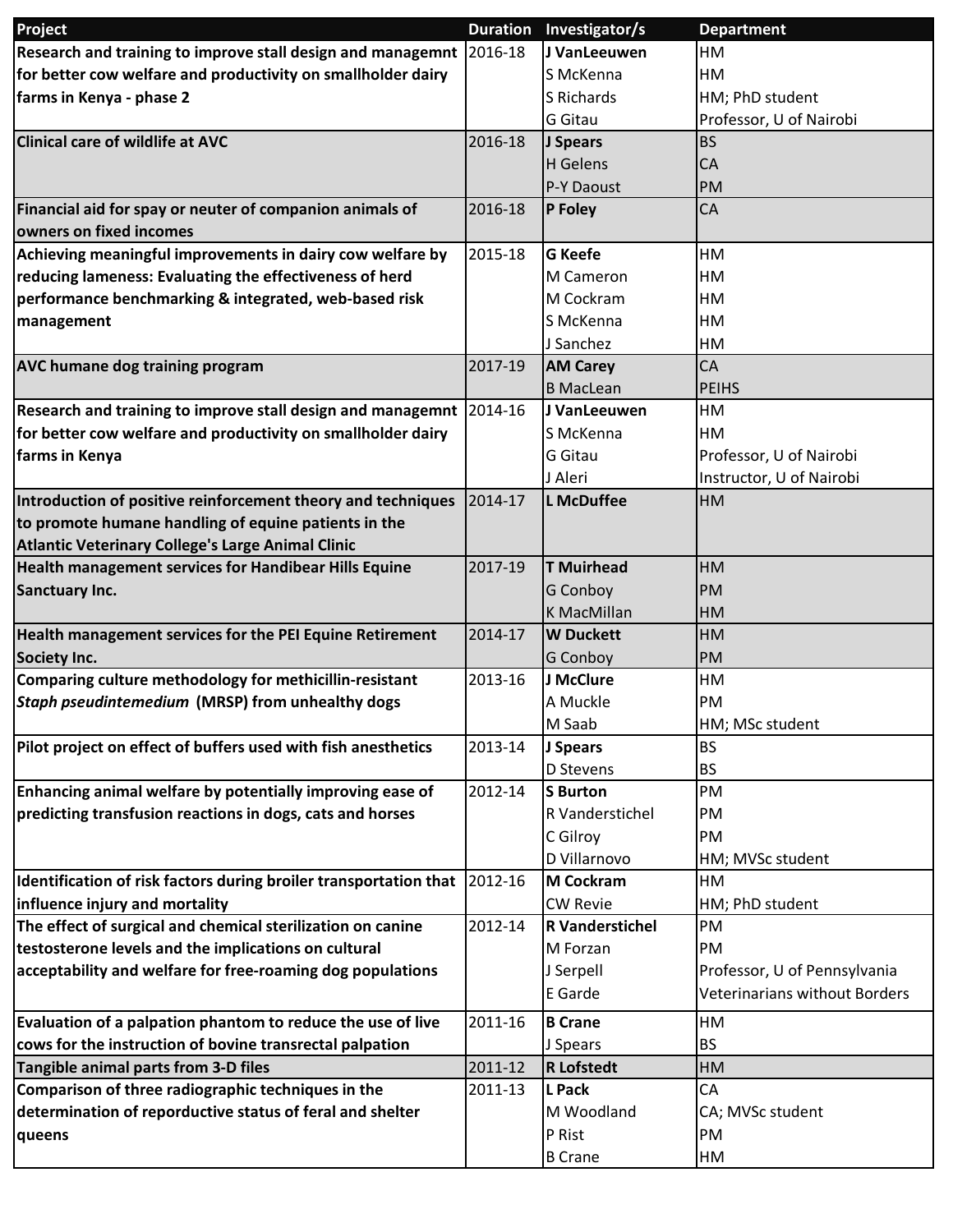| Trichomonosis, an emerging disease in Canadian Maritime<br>2010-12<br>S McBurney<br>PM<br>wilfd finch populations and a welfare issue<br>M Forzan<br>PM<br>S Greenwood<br>PM<br>R Vanderstichel<br>HM<br>Trap-neuter-return coordinator<br>2010-11<br>CA<br><b>AM Carey</b><br>E Schoales<br><b>CAT</b><br>Animal-assisted activities using AVC teaching beagles<br><b>BS</b><br>2010-12<br>J Spears<br>Environmental enrichment to reduce stress in shelter cats<br>2009-12<br>M Cockram<br>HM<br>J Ellis<br>HM; PhD student<br>N Guy<br>CA<br><b>BS</b><br>J Spears<br>H Stryn<br>HM<br><b>Neutering feral cats on PEI</b><br>2001-18<br>P Foley<br>CA<br>H Gelens<br>CA<br>K Gibson<br><b>CA</b><br><b>T</b> Bailey<br><b>CA</b><br><b>K</b> Keizer<br><b>DVM</b> student<br>L Miller<br>Chinook Project - providing veterinary care to Northern<br>2006-<br><b>PM</b><br>communities<br>J Magrath<br>English Dept., UPEI<br>M Hopson<br>CA<br>Study of injuries associated with the handling and transport of 2009-15<br><b>M Cockram</b><br>HM<br>horses for slaughter<br>I Dohoo<br>HM<br>HM; PhD student<br>C Roy<br>Welfare issues associated with the transport and slaughter of<br>2008-15<br><b>M Cockram</b><br>HM<br>horses previously kept for recreation or sport<br>I Dohoo<br>HM<br>C Roy<br>HM; PhD student<br>Survey of euthanasia practices in animal shelters in Canada to<br>2008-09<br><b>M Cockram</b><br>HM<br>identify ways of incorporating "best practice" into guidelines<br>A Mouncilli<br>HM<br>for humane euthanasia<br>S McConkey<br><b>BS</b><br>N Caffrey<br>HM; PhD student<br>CA<br>Is there an association between obesity and kidney disease in<br>2008-11<br><b>D</b> Shaw<br>K Teftt<br>dogs?<br>CA; MVSc student<br>S Ihle<br>CA<br>PM<br>S Burton<br>P Foley<br>CA<br>H Gelens<br>CA<br>Transportation of animals for slaughter in Canada: Current<br>2008-16<br><b>M Cockram</b><br>HM<br>practice, welfare issues, and regulatory control<br>I Dohoo<br>HM<br>N Caffrey<br>HM; PhD student<br>V Black<br>HM<br>Pegasus feral cat neuter program<br>2004-<br><b>A Crook</b><br>H Gunn McQuillan<br><b>VTH</b><br>K Ling<br>CA<br><b>Pegasus Helping Hand Fund</b><br>2004-<br><b>A Crook</b><br>HM<br>H Gunn McQuillan<br><b>VTH</b><br>Investigation of a blood-borne parasite in wild red foxes and<br>2007-08<br>PM<br><b>B</b> Horney<br>in dogs with anemia on PEI<br>P Foley<br>CA<br>S McBurney<br>PM<br>K Teft<br>CA | Project | Duration Investigator/s | <b>Department</b> |
|--------------------------------------------------------------------------------------------------------------------------------------------------------------------------------------------------------------------------------------------------------------------------------------------------------------------------------------------------------------------------------------------------------------------------------------------------------------------------------------------------------------------------------------------------------------------------------------------------------------------------------------------------------------------------------------------------------------------------------------------------------------------------------------------------------------------------------------------------------------------------------------------------------------------------------------------------------------------------------------------------------------------------------------------------------------------------------------------------------------------------------------------------------------------------------------------------------------------------------------------------------------------------------------------------------------------------------------------------------------------------------------------------------------------------------------------------------------------------------------------------------------------------------------------------------------------------------------------------------------------------------------------------------------------------------------------------------------------------------------------------------------------------------------------------------------------------------------------------------------------------------------------------------------------------------------------------------------------------------------------------------------------------------------------------------------------------------------------------------------------------------------------------------------------------------------------------------------------------------------------------------------------------------------------------------------------------------------------------------------------------------------------------------------------------------------------------------------------------|---------|-------------------------|-------------------|
|                                                                                                                                                                                                                                                                                                                                                                                                                                                                                                                                                                                                                                                                                                                                                                                                                                                                                                                                                                                                                                                                                                                                                                                                                                                                                                                                                                                                                                                                                                                                                                                                                                                                                                                                                                                                                                                                                                                                                                                                                                                                                                                                                                                                                                                                                                                                                                                                                                                                          |         |                         |                   |
|                                                                                                                                                                                                                                                                                                                                                                                                                                                                                                                                                                                                                                                                                                                                                                                                                                                                                                                                                                                                                                                                                                                                                                                                                                                                                                                                                                                                                                                                                                                                                                                                                                                                                                                                                                                                                                                                                                                                                                                                                                                                                                                                                                                                                                                                                                                                                                                                                                                                          |         |                         |                   |
|                                                                                                                                                                                                                                                                                                                                                                                                                                                                                                                                                                                                                                                                                                                                                                                                                                                                                                                                                                                                                                                                                                                                                                                                                                                                                                                                                                                                                                                                                                                                                                                                                                                                                                                                                                                                                                                                                                                                                                                                                                                                                                                                                                                                                                                                                                                                                                                                                                                                          |         |                         |                   |
|                                                                                                                                                                                                                                                                                                                                                                                                                                                                                                                                                                                                                                                                                                                                                                                                                                                                                                                                                                                                                                                                                                                                                                                                                                                                                                                                                                                                                                                                                                                                                                                                                                                                                                                                                                                                                                                                                                                                                                                                                                                                                                                                                                                                                                                                                                                                                                                                                                                                          |         |                         |                   |
|                                                                                                                                                                                                                                                                                                                                                                                                                                                                                                                                                                                                                                                                                                                                                                                                                                                                                                                                                                                                                                                                                                                                                                                                                                                                                                                                                                                                                                                                                                                                                                                                                                                                                                                                                                                                                                                                                                                                                                                                                                                                                                                                                                                                                                                                                                                                                                                                                                                                          |         |                         |                   |
|                                                                                                                                                                                                                                                                                                                                                                                                                                                                                                                                                                                                                                                                                                                                                                                                                                                                                                                                                                                                                                                                                                                                                                                                                                                                                                                                                                                                                                                                                                                                                                                                                                                                                                                                                                                                                                                                                                                                                                                                                                                                                                                                                                                                                                                                                                                                                                                                                                                                          |         |                         |                   |
|                                                                                                                                                                                                                                                                                                                                                                                                                                                                                                                                                                                                                                                                                                                                                                                                                                                                                                                                                                                                                                                                                                                                                                                                                                                                                                                                                                                                                                                                                                                                                                                                                                                                                                                                                                                                                                                                                                                                                                                                                                                                                                                                                                                                                                                                                                                                                                                                                                                                          |         |                         |                   |
|                                                                                                                                                                                                                                                                                                                                                                                                                                                                                                                                                                                                                                                                                                                                                                                                                                                                                                                                                                                                                                                                                                                                                                                                                                                                                                                                                                                                                                                                                                                                                                                                                                                                                                                                                                                                                                                                                                                                                                                                                                                                                                                                                                                                                                                                                                                                                                                                                                                                          |         |                         |                   |
|                                                                                                                                                                                                                                                                                                                                                                                                                                                                                                                                                                                                                                                                                                                                                                                                                                                                                                                                                                                                                                                                                                                                                                                                                                                                                                                                                                                                                                                                                                                                                                                                                                                                                                                                                                                                                                                                                                                                                                                                                                                                                                                                                                                                                                                                                                                                                                                                                                                                          |         |                         |                   |
|                                                                                                                                                                                                                                                                                                                                                                                                                                                                                                                                                                                                                                                                                                                                                                                                                                                                                                                                                                                                                                                                                                                                                                                                                                                                                                                                                                                                                                                                                                                                                                                                                                                                                                                                                                                                                                                                                                                                                                                                                                                                                                                                                                                                                                                                                                                                                                                                                                                                          |         |                         |                   |
|                                                                                                                                                                                                                                                                                                                                                                                                                                                                                                                                                                                                                                                                                                                                                                                                                                                                                                                                                                                                                                                                                                                                                                                                                                                                                                                                                                                                                                                                                                                                                                                                                                                                                                                                                                                                                                                                                                                                                                                                                                                                                                                                                                                                                                                                                                                                                                                                                                                                          |         |                         |                   |
|                                                                                                                                                                                                                                                                                                                                                                                                                                                                                                                                                                                                                                                                                                                                                                                                                                                                                                                                                                                                                                                                                                                                                                                                                                                                                                                                                                                                                                                                                                                                                                                                                                                                                                                                                                                                                                                                                                                                                                                                                                                                                                                                                                                                                                                                                                                                                                                                                                                                          |         |                         |                   |
|                                                                                                                                                                                                                                                                                                                                                                                                                                                                                                                                                                                                                                                                                                                                                                                                                                                                                                                                                                                                                                                                                                                                                                                                                                                                                                                                                                                                                                                                                                                                                                                                                                                                                                                                                                                                                                                                                                                                                                                                                                                                                                                                                                                                                                                                                                                                                                                                                                                                          |         |                         |                   |
|                                                                                                                                                                                                                                                                                                                                                                                                                                                                                                                                                                                                                                                                                                                                                                                                                                                                                                                                                                                                                                                                                                                                                                                                                                                                                                                                                                                                                                                                                                                                                                                                                                                                                                                                                                                                                                                                                                                                                                                                                                                                                                                                                                                                                                                                                                                                                                                                                                                                          |         |                         |                   |
|                                                                                                                                                                                                                                                                                                                                                                                                                                                                                                                                                                                                                                                                                                                                                                                                                                                                                                                                                                                                                                                                                                                                                                                                                                                                                                                                                                                                                                                                                                                                                                                                                                                                                                                                                                                                                                                                                                                                                                                                                                                                                                                                                                                                                                                                                                                                                                                                                                                                          |         |                         |                   |
|                                                                                                                                                                                                                                                                                                                                                                                                                                                                                                                                                                                                                                                                                                                                                                                                                                                                                                                                                                                                                                                                                                                                                                                                                                                                                                                                                                                                                                                                                                                                                                                                                                                                                                                                                                                                                                                                                                                                                                                                                                                                                                                                                                                                                                                                                                                                                                                                                                                                          |         |                         |                   |
|                                                                                                                                                                                                                                                                                                                                                                                                                                                                                                                                                                                                                                                                                                                                                                                                                                                                                                                                                                                                                                                                                                                                                                                                                                                                                                                                                                                                                                                                                                                                                                                                                                                                                                                                                                                                                                                                                                                                                                                                                                                                                                                                                                                                                                                                                                                                                                                                                                                                          |         |                         |                   |
|                                                                                                                                                                                                                                                                                                                                                                                                                                                                                                                                                                                                                                                                                                                                                                                                                                                                                                                                                                                                                                                                                                                                                                                                                                                                                                                                                                                                                                                                                                                                                                                                                                                                                                                                                                                                                                                                                                                                                                                                                                                                                                                                                                                                                                                                                                                                                                                                                                                                          |         |                         |                   |
|                                                                                                                                                                                                                                                                                                                                                                                                                                                                                                                                                                                                                                                                                                                                                                                                                                                                                                                                                                                                                                                                                                                                                                                                                                                                                                                                                                                                                                                                                                                                                                                                                                                                                                                                                                                                                                                                                                                                                                                                                                                                                                                                                                                                                                                                                                                                                                                                                                                                          |         |                         |                   |
|                                                                                                                                                                                                                                                                                                                                                                                                                                                                                                                                                                                                                                                                                                                                                                                                                                                                                                                                                                                                                                                                                                                                                                                                                                                                                                                                                                                                                                                                                                                                                                                                                                                                                                                                                                                                                                                                                                                                                                                                                                                                                                                                                                                                                                                                                                                                                                                                                                                                          |         |                         |                   |
|                                                                                                                                                                                                                                                                                                                                                                                                                                                                                                                                                                                                                                                                                                                                                                                                                                                                                                                                                                                                                                                                                                                                                                                                                                                                                                                                                                                                                                                                                                                                                                                                                                                                                                                                                                                                                                                                                                                                                                                                                                                                                                                                                                                                                                                                                                                                                                                                                                                                          |         |                         |                   |
|                                                                                                                                                                                                                                                                                                                                                                                                                                                                                                                                                                                                                                                                                                                                                                                                                                                                                                                                                                                                                                                                                                                                                                                                                                                                                                                                                                                                                                                                                                                                                                                                                                                                                                                                                                                                                                                                                                                                                                                                                                                                                                                                                                                                                                                                                                                                                                                                                                                                          |         |                         |                   |
|                                                                                                                                                                                                                                                                                                                                                                                                                                                                                                                                                                                                                                                                                                                                                                                                                                                                                                                                                                                                                                                                                                                                                                                                                                                                                                                                                                                                                                                                                                                                                                                                                                                                                                                                                                                                                                                                                                                                                                                                                                                                                                                                                                                                                                                                                                                                                                                                                                                                          |         |                         |                   |
|                                                                                                                                                                                                                                                                                                                                                                                                                                                                                                                                                                                                                                                                                                                                                                                                                                                                                                                                                                                                                                                                                                                                                                                                                                                                                                                                                                                                                                                                                                                                                                                                                                                                                                                                                                                                                                                                                                                                                                                                                                                                                                                                                                                                                                                                                                                                                                                                                                                                          |         |                         |                   |
|                                                                                                                                                                                                                                                                                                                                                                                                                                                                                                                                                                                                                                                                                                                                                                                                                                                                                                                                                                                                                                                                                                                                                                                                                                                                                                                                                                                                                                                                                                                                                                                                                                                                                                                                                                                                                                                                                                                                                                                                                                                                                                                                                                                                                                                                                                                                                                                                                                                                          |         |                         |                   |
|                                                                                                                                                                                                                                                                                                                                                                                                                                                                                                                                                                                                                                                                                                                                                                                                                                                                                                                                                                                                                                                                                                                                                                                                                                                                                                                                                                                                                                                                                                                                                                                                                                                                                                                                                                                                                                                                                                                                                                                                                                                                                                                                                                                                                                                                                                                                                                                                                                                                          |         |                         |                   |
|                                                                                                                                                                                                                                                                                                                                                                                                                                                                                                                                                                                                                                                                                                                                                                                                                                                                                                                                                                                                                                                                                                                                                                                                                                                                                                                                                                                                                                                                                                                                                                                                                                                                                                                                                                                                                                                                                                                                                                                                                                                                                                                                                                                                                                                                                                                                                                                                                                                                          |         |                         |                   |
|                                                                                                                                                                                                                                                                                                                                                                                                                                                                                                                                                                                                                                                                                                                                                                                                                                                                                                                                                                                                                                                                                                                                                                                                                                                                                                                                                                                                                                                                                                                                                                                                                                                                                                                                                                                                                                                                                                                                                                                                                                                                                                                                                                                                                                                                                                                                                                                                                                                                          |         |                         |                   |
|                                                                                                                                                                                                                                                                                                                                                                                                                                                                                                                                                                                                                                                                                                                                                                                                                                                                                                                                                                                                                                                                                                                                                                                                                                                                                                                                                                                                                                                                                                                                                                                                                                                                                                                                                                                                                                                                                                                                                                                                                                                                                                                                                                                                                                                                                                                                                                                                                                                                          |         |                         |                   |
|                                                                                                                                                                                                                                                                                                                                                                                                                                                                                                                                                                                                                                                                                                                                                                                                                                                                                                                                                                                                                                                                                                                                                                                                                                                                                                                                                                                                                                                                                                                                                                                                                                                                                                                                                                                                                                                                                                                                                                                                                                                                                                                                                                                                                                                                                                                                                                                                                                                                          |         |                         |                   |
|                                                                                                                                                                                                                                                                                                                                                                                                                                                                                                                                                                                                                                                                                                                                                                                                                                                                                                                                                                                                                                                                                                                                                                                                                                                                                                                                                                                                                                                                                                                                                                                                                                                                                                                                                                                                                                                                                                                                                                                                                                                                                                                                                                                                                                                                                                                                                                                                                                                                          |         |                         |                   |
|                                                                                                                                                                                                                                                                                                                                                                                                                                                                                                                                                                                                                                                                                                                                                                                                                                                                                                                                                                                                                                                                                                                                                                                                                                                                                                                                                                                                                                                                                                                                                                                                                                                                                                                                                                                                                                                                                                                                                                                                                                                                                                                                                                                                                                                                                                                                                                                                                                                                          |         |                         |                   |
|                                                                                                                                                                                                                                                                                                                                                                                                                                                                                                                                                                                                                                                                                                                                                                                                                                                                                                                                                                                                                                                                                                                                                                                                                                                                                                                                                                                                                                                                                                                                                                                                                                                                                                                                                                                                                                                                                                                                                                                                                                                                                                                                                                                                                                                                                                                                                                                                                                                                          |         |                         |                   |
|                                                                                                                                                                                                                                                                                                                                                                                                                                                                                                                                                                                                                                                                                                                                                                                                                                                                                                                                                                                                                                                                                                                                                                                                                                                                                                                                                                                                                                                                                                                                                                                                                                                                                                                                                                                                                                                                                                                                                                                                                                                                                                                                                                                                                                                                                                                                                                                                                                                                          |         |                         |                   |
|                                                                                                                                                                                                                                                                                                                                                                                                                                                                                                                                                                                                                                                                                                                                                                                                                                                                                                                                                                                                                                                                                                                                                                                                                                                                                                                                                                                                                                                                                                                                                                                                                                                                                                                                                                                                                                                                                                                                                                                                                                                                                                                                                                                                                                                                                                                                                                                                                                                                          |         |                         |                   |
|                                                                                                                                                                                                                                                                                                                                                                                                                                                                                                                                                                                                                                                                                                                                                                                                                                                                                                                                                                                                                                                                                                                                                                                                                                                                                                                                                                                                                                                                                                                                                                                                                                                                                                                                                                                                                                                                                                                                                                                                                                                                                                                                                                                                                                                                                                                                                                                                                                                                          |         |                         |                   |
|                                                                                                                                                                                                                                                                                                                                                                                                                                                                                                                                                                                                                                                                                                                                                                                                                                                                                                                                                                                                                                                                                                                                                                                                                                                                                                                                                                                                                                                                                                                                                                                                                                                                                                                                                                                                                                                                                                                                                                                                                                                                                                                                                                                                                                                                                                                                                                                                                                                                          |         |                         |                   |
|                                                                                                                                                                                                                                                                                                                                                                                                                                                                                                                                                                                                                                                                                                                                                                                                                                                                                                                                                                                                                                                                                                                                                                                                                                                                                                                                                                                                                                                                                                                                                                                                                                                                                                                                                                                                                                                                                                                                                                                                                                                                                                                                                                                                                                                                                                                                                                                                                                                                          |         |                         |                   |
|                                                                                                                                                                                                                                                                                                                                                                                                                                                                                                                                                                                                                                                                                                                                                                                                                                                                                                                                                                                                                                                                                                                                                                                                                                                                                                                                                                                                                                                                                                                                                                                                                                                                                                                                                                                                                                                                                                                                                                                                                                                                                                                                                                                                                                                                                                                                                                                                                                                                          |         |                         |                   |
|                                                                                                                                                                                                                                                                                                                                                                                                                                                                                                                                                                                                                                                                                                                                                                                                                                                                                                                                                                                                                                                                                                                                                                                                                                                                                                                                                                                                                                                                                                                                                                                                                                                                                                                                                                                                                                                                                                                                                                                                                                                                                                                                                                                                                                                                                                                                                                                                                                                                          |         |                         |                   |
|                                                                                                                                                                                                                                                                                                                                                                                                                                                                                                                                                                                                                                                                                                                                                                                                                                                                                                                                                                                                                                                                                                                                                                                                                                                                                                                                                                                                                                                                                                                                                                                                                                                                                                                                                                                                                                                                                                                                                                                                                                                                                                                                                                                                                                                                                                                                                                                                                                                                          |         |                         |                   |
|                                                                                                                                                                                                                                                                                                                                                                                                                                                                                                                                                                                                                                                                                                                                                                                                                                                                                                                                                                                                                                                                                                                                                                                                                                                                                                                                                                                                                                                                                                                                                                                                                                                                                                                                                                                                                                                                                                                                                                                                                                                                                                                                                                                                                                                                                                                                                                                                                                                                          |         |                         |                   |
|                                                                                                                                                                                                                                                                                                                                                                                                                                                                                                                                                                                                                                                                                                                                                                                                                                                                                                                                                                                                                                                                                                                                                                                                                                                                                                                                                                                                                                                                                                                                                                                                                                                                                                                                                                                                                                                                                                                                                                                                                                                                                                                                                                                                                                                                                                                                                                                                                                                                          |         |                         |                   |
|                                                                                                                                                                                                                                                                                                                                                                                                                                                                                                                                                                                                                                                                                                                                                                                                                                                                                                                                                                                                                                                                                                                                                                                                                                                                                                                                                                                                                                                                                                                                                                                                                                                                                                                                                                                                                                                                                                                                                                                                                                                                                                                                                                                                                                                                                                                                                                                                                                                                          |         |                         |                   |
|                                                                                                                                                                                                                                                                                                                                                                                                                                                                                                                                                                                                                                                                                                                                                                                                                                                                                                                                                                                                                                                                                                                                                                                                                                                                                                                                                                                                                                                                                                                                                                                                                                                                                                                                                                                                                                                                                                                                                                                                                                                                                                                                                                                                                                                                                                                                                                                                                                                                          |         |                         |                   |
|                                                                                                                                                                                                                                                                                                                                                                                                                                                                                                                                                                                                                                                                                                                                                                                                                                                                                                                                                                                                                                                                                                                                                                                                                                                                                                                                                                                                                                                                                                                                                                                                                                                                                                                                                                                                                                                                                                                                                                                                                                                                                                                                                                                                                                                                                                                                                                                                                                                                          |         |                         |                   |
|                                                                                                                                                                                                                                                                                                                                                                                                                                                                                                                                                                                                                                                                                                                                                                                                                                                                                                                                                                                                                                                                                                                                                                                                                                                                                                                                                                                                                                                                                                                                                                                                                                                                                                                                                                                                                                                                                                                                                                                                                                                                                                                                                                                                                                                                                                                                                                                                                                                                          |         |                         |                   |
|                                                                                                                                                                                                                                                                                                                                                                                                                                                                                                                                                                                                                                                                                                                                                                                                                                                                                                                                                                                                                                                                                                                                                                                                                                                                                                                                                                                                                                                                                                                                                                                                                                                                                                                                                                                                                                                                                                                                                                                                                                                                                                                                                                                                                                                                                                                                                                                                                                                                          |         |                         |                   |
|                                                                                                                                                                                                                                                                                                                                                                                                                                                                                                                                                                                                                                                                                                                                                                                                                                                                                                                                                                                                                                                                                                                                                                                                                                                                                                                                                                                                                                                                                                                                                                                                                                                                                                                                                                                                                                                                                                                                                                                                                                                                                                                                                                                                                                                                                                                                                                                                                                                                          |         | A Birkenheuer           |                   |
| Are Clostridium difficile and methicillin - resistant<br>2007-09<br>J McClure<br>HM                                                                                                                                                                                                                                                                                                                                                                                                                                                                                                                                                                                                                                                                                                                                                                                                                                                                                                                                                                                                                                                                                                                                                                                                                                                                                                                                                                                                                                                                                                                                                                                                                                                                                                                                                                                                                                                                                                                                                                                                                                                                                                                                                                                                                                                                                                                                                                                      |         |                         |                   |
| Staphylococcus aureus present in horses admitted to the AVC                                                                                                                                                                                                                                                                                                                                                                                                                                                                                                                                                                                                                                                                                                                                                                                                                                                                                                                                                                                                                                                                                                                                                                                                                                                                                                                                                                                                                                                                                                                                                                                                                                                                                                                                                                                                                                                                                                                                                                                                                                                                                                                                                                                                                                                                                                                                                                                                              |         |                         |                   |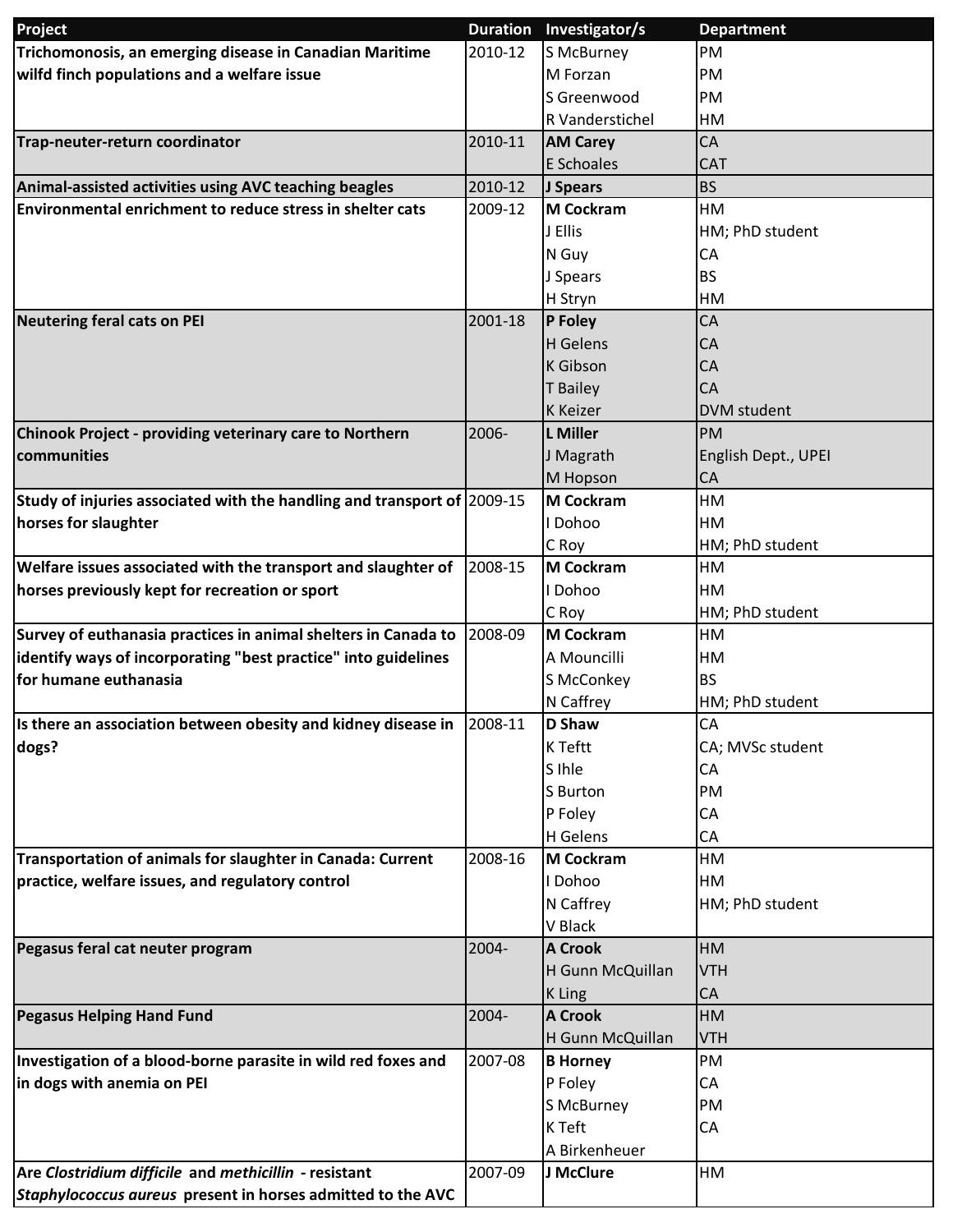| Project                                                       |         | Duration Investigator/s | <b>Department</b>         |
|---------------------------------------------------------------|---------|-------------------------|---------------------------|
| Skeletal muscle as a source of bone and cartilage cells to    | 2007-09 | <b>L</b> McDuffee       | HM                        |
| improve healing in the horse                                  |         |                         |                           |
| The effect of dietary selenium supplemntation in mares and    | 2007-09 | J Wichtel               | HM                        |
| their foals                                                   |         | F Markham               | PM                        |
|                                                               |         | J McClure               | HM                        |
|                                                               |         | M McNiven               | HM                        |
|                                                               |         | M Wichtel               | HM                        |
|                                                               |         | J Krauss                | HM; PhD student           |
| Evaluation of platelet function in ill dogs                   | 2006-08 | <b>S</b> Burton         | PM                        |
|                                                               |         | <b>B</b> Horney         | PM                        |
|                                                               |         | A Nicastro              | CA                        |
|                                                               |         | P Foley                 | CA                        |
|                                                               |         | É Côté                  | CA                        |
| Survival profile of Standardbred horses on PEI                | 2006-12 | <b>S</b> Dohoo          | <b>BS</b>                 |
|                                                               |         | I Dohoo                 | HM                        |
| Development of an objective scoring system for changes to     | 2006-09 | <b>L</b> Miller         | PM                        |
| the equine pituitary gland in aged horses                     |         | W Duckett               | HM                        |
|                                                               |         | D McFarlane             |                           |
|                                                               |         | <b>M</b> Breshears      |                           |
|                                                               |         | M Miller                |                           |
| A new diagnostic test for inflammatory airway disease in the  | 2006-14 | <b>M</b> Wichtel        | HM                        |
| horse                                                         |         | W Duckett               | HM                        |
|                                                               |         | S Burton                | PM                        |
|                                                               |         | A Hoffman               |                           |
| Improving testing for platelet function in dogs               | 2005-06 | <b>S</b> Burton         | PM                        |
|                                                               |         | A Nicastro              | CA                        |
|                                                               |         | <b>B</b> Horney         | PM                        |
| Pedometer-based physical activity in dogs                     | 2005-06 | C Chan                  | <b>BS</b>                 |
|                                                               |         | S Ihle                  | CA                        |
|                                                               |         | C Tudor-Locke           |                           |
| Fecal survey of parasites infecting humane society animals    | 2005-07 | <b>G Conboy</b>         | PM                        |
|                                                               |         | H Barkema<br>E Cawthorn | HM                        |
|                                                               | 2005-06 | <b>S</b> Dohoo          | <b>PEIHS</b><br><b>BS</b> |
| Stress reduction by environmental enrichment for shelter cats |         | N Guy                   | BS                        |
| Chalmydial status of genital tracts of cats on Prince Edward  | 2005-06 | I Gabor                 | PM                        |
| Island - correlation with histological changes                |         |                         |                           |
| Comparing two treatments for epilepsy in dogs - graduate      | 2005-07 | <b>C</b> Gaskill        | <b>BS</b>                 |
| student funding                                               |         | S Ihle                  | CA                        |
| Litterbox size preference of domestic cats                    | 2005-06 | N Guy                   | CA                        |
|                                                               |         | M Hopson                | CA                        |
| Improved pain control for surgery on the front leg of dogs    | 2005-13 | <b>K</b> Lemke          | CA                        |
|                                                               |         | L Lamont                | CA                        |
|                                                               |         | P Moak                  | CA                        |
|                                                               |         | <b>B Horney</b>         | PM                        |
|                                                               |         | C Creighton             | CA; MSc student           |
| A diagnostic test for French heartworm                        | 2005-14 | <b>F Markham</b>        | PM                        |
|                                                               |         | G Conboy                | PM                        |
|                                                               |         | H Stryhn                | HM                        |
|                                                               |         | A Bourque               | PM; MVSc student          |
| Improved diagnosis in equine diarrhea                         | 2005-06 | J McClure               | HM                        |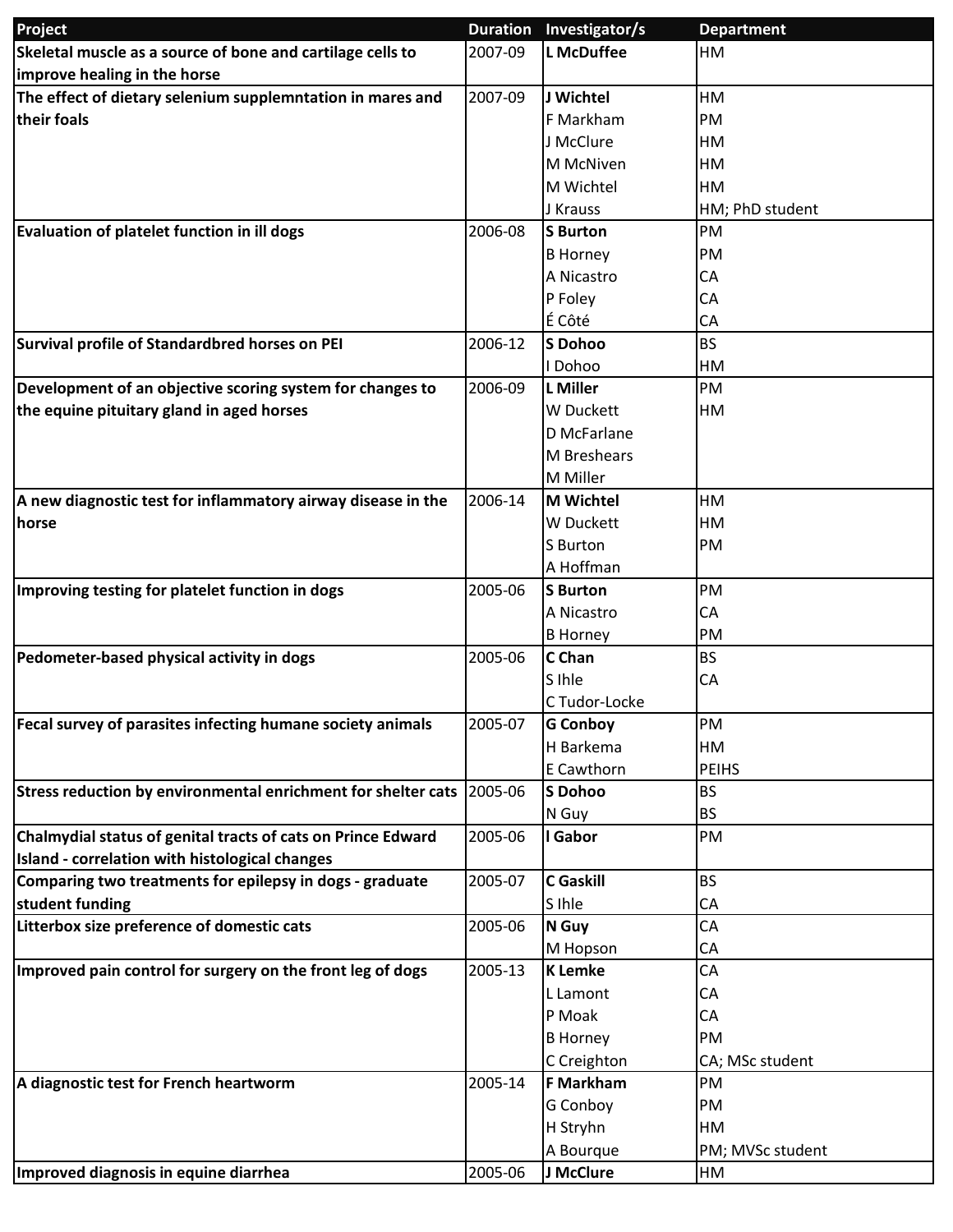| Project                                                                      | <b>Duration</b>    | Investigator/s                     | <b>Department</b>         |
|------------------------------------------------------------------------------|--------------------|------------------------------------|---------------------------|
| Canadian veterinarians' use of painkillers in cattle, pigs and               | 2004-05            | <b>C</b> Hewson                    | <b>BS</b>                 |
| horses                                                                       |                    | l Dohoo                            | <b>HM</b>                 |
|                                                                              |                    | K Lemke                            | CA                        |
|                                                                              |                    | H Brakema                          | <b>HM</b>                 |
| Vagal manoeuvres to lower heart rate in dogs and cats                        | 2004-12            | É Côté                             | CA                        |
| Acupuncture for the treatment of heaves in horses                            | 2004-05            | A Ortenburger                      | HM                        |
|                                                                              |                    | J McClure                          | <b>HM</b>                 |
|                                                                              |                    | L Parsons                          | HM; MSc student           |
| Selenium and vitamin E levels in horses on PEI                               | 2004-06            | J Wichtel                          | <b>HM</b>                 |
|                                                                              |                    | J McClure                          | HM                        |
|                                                                              |                    | <b>T</b> Muirhead                  | HM; Residency/MSc student |
| Improving our understanding of glaucoma in dogs and cats:                    | 2003-04            | <b>C</b> Cullen                    | CA                        |
| Cox-1, -2, -3                                                                |                    | D Sims                             | <b>BS</b>                 |
| Comparing two treatments for epilepsy in dogs                                | 2003-05            | <b>C</b> Gaskill                   | <b>BS</b>                 |
| Improving care of cats with seizures: Understanding side                     | 2003-05            | <b>C</b> Gaskill                   | <b>BS</b>                 |
| A new diagnostic test for joint disease in horses                            | 2003-08            | <b>C</b> Riley                     | <b>HM</b>                 |
|                                                                              |                    | M Vijarnsorn                       | HM; PhD student           |
|                                                                              |                    | R A Shaw                           |                           |
|                                                                              |                    | R C billinghurst                   |                           |
|                                                                              |                    | A Cruz                             |                           |
| Improving care of poisoned animals in Atlantic Canada                        | 2002-03            | <b>C</b> Gaskill                   | <b>BS</b>                 |
| <b>AVC humane education program</b>                                          | 1997-04            | N Guy                              | <b>BS</b>                 |
|                                                                              |                    | K Gibson                           | CA                        |
| Effect lof agining on the immune system in horses                            | 2002-05            | J McClure                          | <b>HM</b>                 |
|                                                                              |                    | D McFarlane                        | BS; PhD student           |
|                                                                              |                    | D P Lunn                           |                           |
| Acupunture to treat hip dysplasia in dogs                                    | 2002-03            | A Ortenburger                      | HM                        |
|                                                                              |                    | C Runyon                           | CA                        |
|                                                                              |                    | M Parson                           | DVM student               |
| Pain management in birds                                                     | 2001-03            | <b>C</b> Runyon                    | CA                        |
|                                                                              |                    | A Ferraro                          | CA; MSc student           |
|                                                                              |                    | <b>E</b> Miller                    |                           |
| Factors affecting the welfare of non-racing horse in PEI                     | 2002-03            | <b>C</b> Hewson                    | <b>BS</b>                 |
|                                                                              |                    | J Christie                         | BS; MSc student           |
|                                                                              |                    | I Dohoo                            | <b>HM</b>                 |
|                                                                              |                    | M McNiven                          | HM                        |
|                                                                              |                    | C Riley                            | <b>HM</b>                 |
| <b>French heartworm in Newfoundland</b>                                      | 2001-04            | <b>C</b> Gonboy                    | PM                        |
|                                                                              |                    | F Markham                          | PM                        |
|                                                                              |                    | L Miller                           | PM                        |
|                                                                              |                    | I Vezberger                        | PM; PhD student           |
| A new treatment for glaucoma<br>Diabetes mellitus and tear formation in dogs | 2001-03<br>2001-03 | C Cullen<br>C Cullen               | CA<br>CA                  |
|                                                                              |                    | S Ihle                             | CA                        |
| Use of painkillers after surgery                                             | 2001-02            | C Hewson                           | <b>BS</b>                 |
|                                                                              |                    | I Dohoo                            | HM                        |
|                                                                              |                    | K Lemke                            | CA                        |
| Development of a quality of life scale for dogs                              | 2001-03            | <b>C</b> Hewson                    | <b>BS</b>                 |
|                                                                              |                    |                                    | BS; MSc student           |
| Glucosamine: An alternative treatment for arthritis in dogs                  | 2001-02            | J Wojciechowska<br><b>C</b> Runyon | CA                        |
|                                                                              |                    | M Vijarnsorn                       | CA; MSc student           |
|                                                                              |                    |                                    |                           |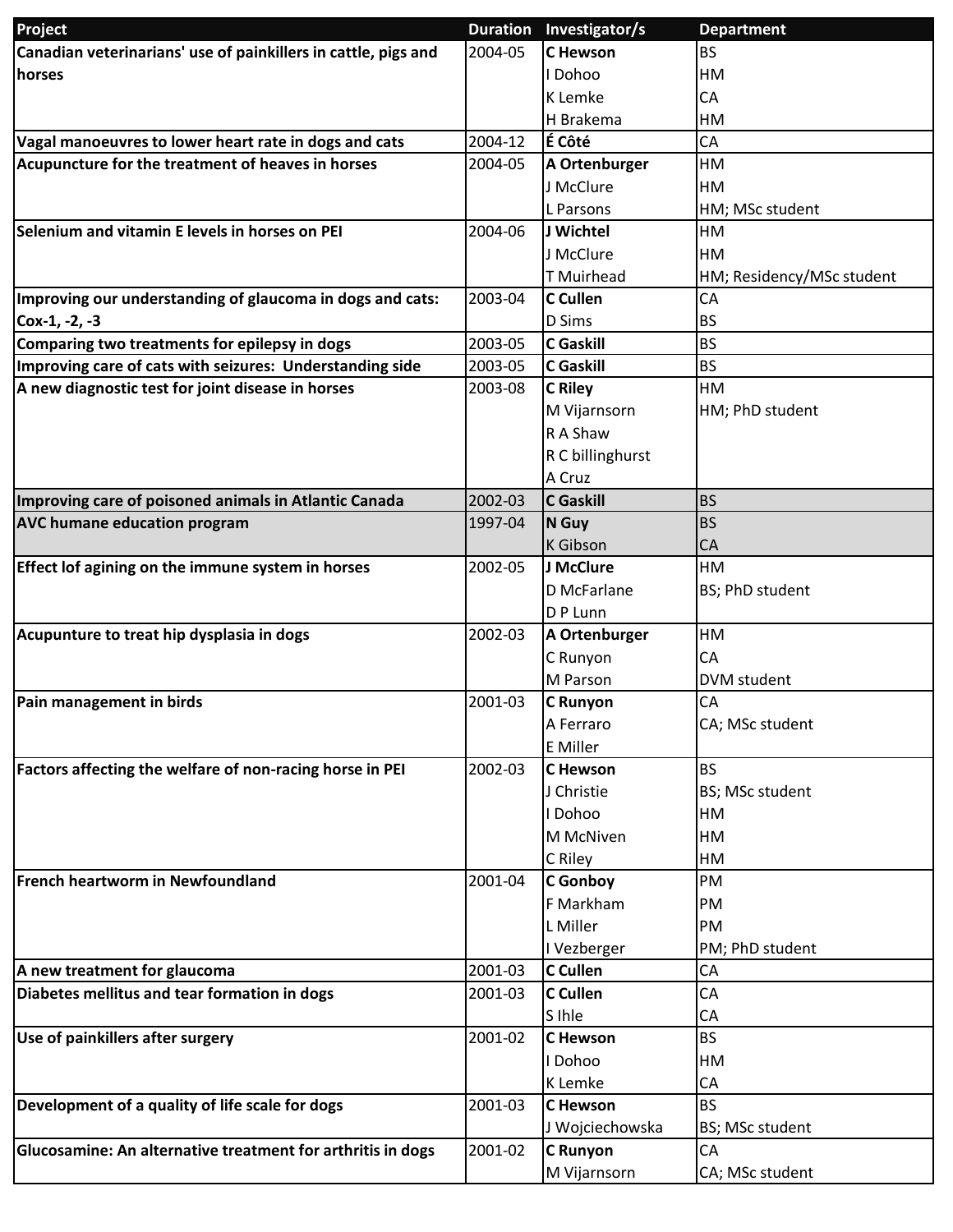| Project                                                           |         | Duration Investigator/s | <b>Department</b>         |
|-------------------------------------------------------------------|---------|-------------------------|---------------------------|
| Benazepril in dogs with chronic kidney failure                    | 2001-03 | <b>D</b> Shaw           | CA                        |
|                                                                   |         | P Foley                 | CA; Residency/PhD student |
|                                                                   |         | A Cribb                 | <b>BS</b>                 |
| Effects of spaying on the behaviour of young female dogs          | 2000-02 | L Bate                  | <b>BS</b>                 |
|                                                                   |         | N Guy                   | <b>BS</b>                 |
|                                                                   |         | L McMullin              | BS; MSc student           |
| The veterinarian's role in recognizing and reporting animal       | 2000-02 | L Carioto               | CA                        |
| abuse                                                             |         | S Kovac                 | CA; MSc student           |
|                                                                   |         | C Adams                 |                           |
| Earlier diagnosis of chronic liver disease in dogs                | 2000-01 | <b>C</b> Fuentealba     | PM                        |
|                                                                   |         | K Gibson                | CA                        |
|                                                                   |         | <b>B</b> Esparza        | PM; MSc Student           |
| Hearing loss in dogs with end stage ear disease                   | 2000-02 | <b>K</b> Gibson         | CA                        |
|                                                                   |         | D Shaw                  | CA                        |
| Screening tests for immune failure in newborn foals               | 2000-02 | J McClure               | HM                        |
|                                                                   |         | J Deluca                | HM                        |
| Anesthetic management and complications in draft horses           | 2000-01 | <b>C</b> Riley          | HM                        |
|                                                                   |         | I Dohoo                 | HM                        |
|                                                                   |         | S Ryan                  | <b>DVM</b> student        |
|                                                                   |         | D Riedesel              |                           |
| TGF-beta in chronic kidney failure in dogs                        | 2000-02 | <b>D Shaw</b>           | CA                        |
|                                                                   |         | P Foley                 | CA                        |
|                                                                   |         | A Cribb                 | <b>BS</b>                 |
|                                                                   |         | S Burton                | PM                        |
| Improved diagnosis of feline infectious peritonitis (FIP) in cats | 2000-06 | <b>C</b> Yason          | PM                        |
|                                                                   |         | S Burton                | PM                        |
|                                                                   |         | A Lopez                 | PM                        |
|                                                                   |         | D Shaw                  | CA                        |
| Lung disease in the horse: The role of P. carinii                 | 1999-01 | <b>B Horney</b>         | PM                        |
|                                                                   |         | L Miller                | PM                        |
| Disease surveillance in 2 widllife species                        | 1999-04 | S McBurney              | PM                        |
| Treatment of immune failure in newborn foals                      | 1999-01 | J McClure               | HM                        |
|                                                                   |         | J DeLuca                | HM                        |
| A model for bone healing in the horse                             | 1999-01 | <b>L</b> McDuffee       | HM                        |
|                                                                   |         | <b>G</b> Anderson       |                           |
| <b>Classifying liver tumours in dogs</b>                          | 1999-01 | P Rose                  | CA                        |
|                                                                   |         | L Miller                | PM                        |
| <b>Equine Sports Medicine Centre</b>                              | 1998-99 | P Ehrlich               | HM                        |
|                                                                   |         | J Pringle               | HM                        |
|                                                                   |         | W Duckett               | HM                        |
|                                                                   |         | T Ogilvie               | HM                        |
|                                                                   |         | W Grasse                | <b>VTH</b>                |
| Prevention of lameness and breakdown in racehorses                | 1998-06 | I Dohoo                 | HM                        |
|                                                                   |         | W Duckett               | HM                        |
|                                                                   |         | P Ehrlich               |                           |
|                                                                   |         | P Rose                  | HM<br>CA                  |
|                                                                   |         | C Kawcak                |                           |
|                                                                   |         |                         |                           |
|                                                                   |         | C W McIlwraith          |                           |
|                                                                   |         | R C Bilinghurst         |                           |